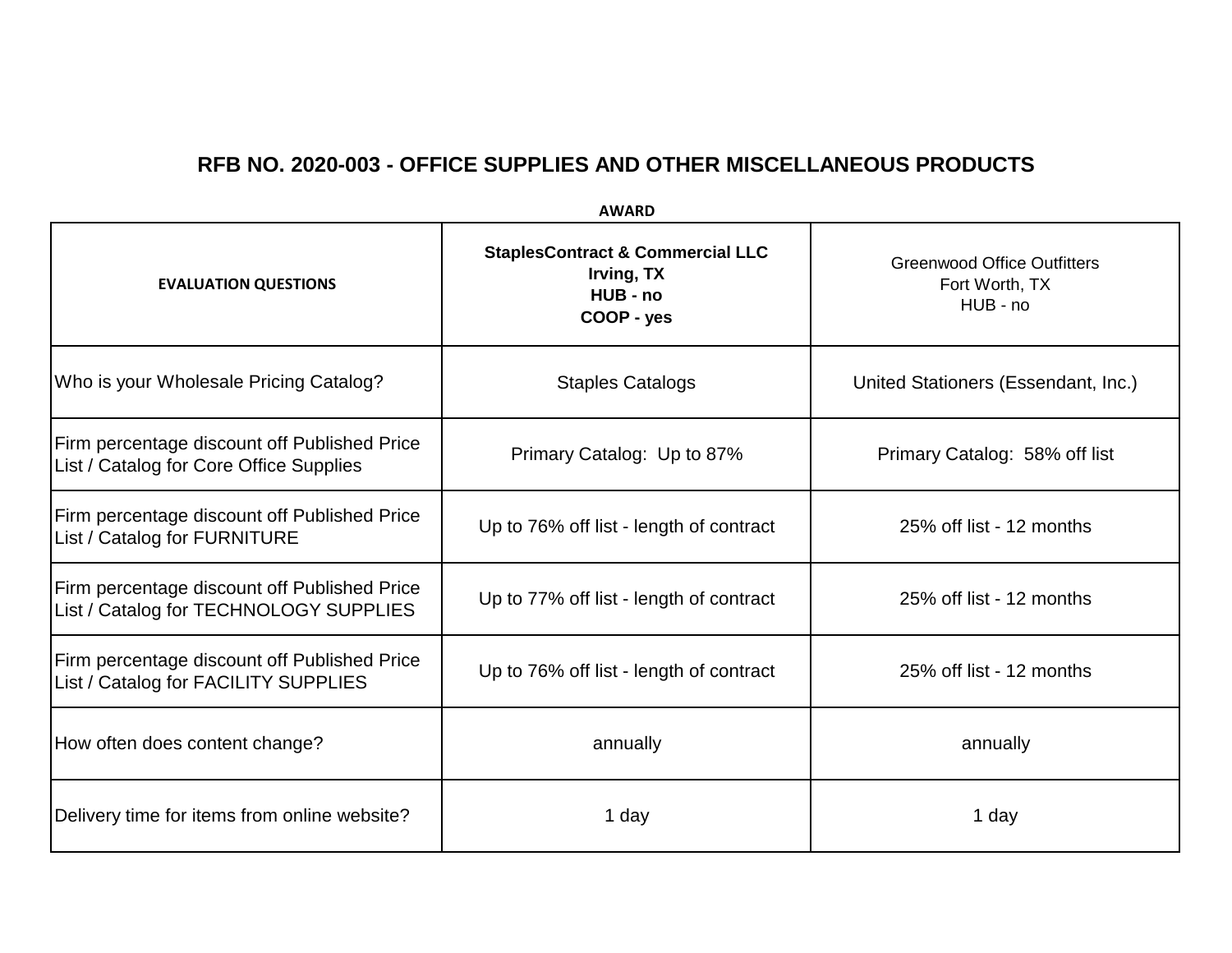| <b>AWARD</b>                                                          |                                                                                     |                                                                    |  |  |
|-----------------------------------------------------------------------|-------------------------------------------------------------------------------------|--------------------------------------------------------------------|--|--|
| <b>EVALUATION QUESTIONS</b>                                           | <b>StaplesContract &amp; Commercial LLC</b><br>Irving, TX<br>HUB - no<br>COOP - yes | <b>Greenwood Office Outfitters</b><br>Fort Worth, TX<br>HUB - no   |  |  |
| Order accuracy rate for accounts of similar<br>size?                  | 99%                                                                                 | 97%                                                                |  |  |
| <b>Number Distribution Centers</b>                                    | 24                                                                                  | 5                                                                  |  |  |
| <b>Number Sales Offices</b>                                           | 137                                                                                 | 5                                                                  |  |  |
| <b>Number Retail Stores</b>                                           | 1113                                                                                | $\overline{2}$                                                     |  |  |
| Location of Warehouses for Tarrant County<br>Orders?                  | Coppell, TX                                                                         | Fort Worth, TX                                                     |  |  |
| Do you provide free delivery?                                         | Yes, exceptions include furniture                                                   | Yes                                                                |  |  |
| Do you provide Desktop or inside delivery to all<br>County locations? | Yes                                                                                 | yes                                                                |  |  |
| Transportation for deliveries?                                        | Staples Fleet (also UPS or other local<br>couriers for some servies                 | Uses 1099 drivers to fulfill all deliveries to<br>clients next day |  |  |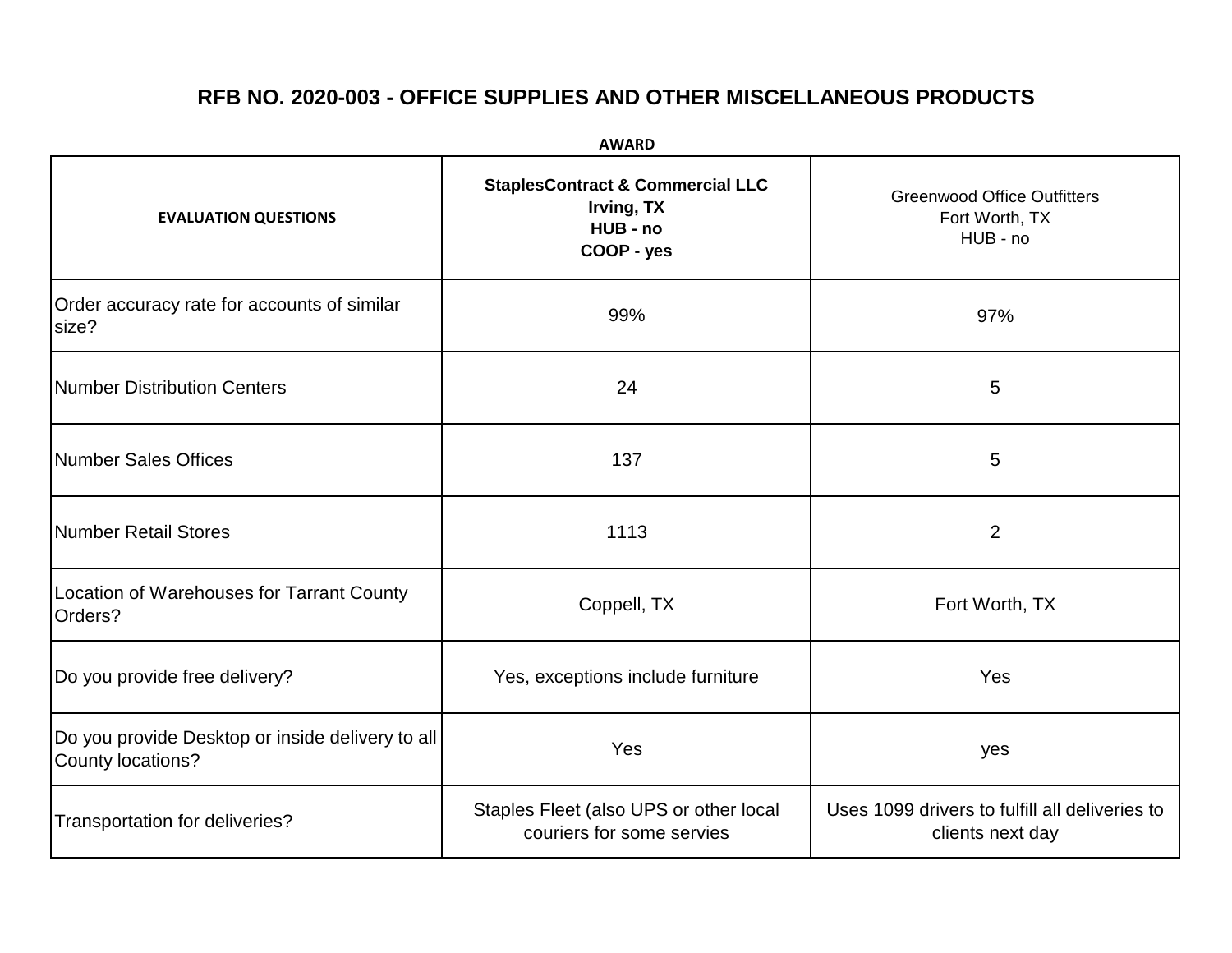| <b>AWARD</b>                              |                                                                                     |                                                                                                                               |  |  |
|-------------------------------------------|-------------------------------------------------------------------------------------|-------------------------------------------------------------------------------------------------------------------------------|--|--|
| <b>EVALUATION QUESTIONS</b>               | <b>StaplesContract &amp; Commercial LLC</b><br>Irving, TX<br>HUB - no<br>COOP - yes | <b>Greenwood Office Outfitters</b><br>Fort Worth, TX<br>HUB - no                                                              |  |  |
| Number of Delivery Vehicles Company Owned | 1200                                                                                | 8                                                                                                                             |  |  |
| Square Footage of local warehouse?        | 502,400 sq. ft.                                                                     | 42,000 sq. ft.                                                                                                                |  |  |
| Number of sign ons?                       | unliimited                                                                          | unlimited                                                                                                                     |  |  |
| How long has system been used?            | since 1994                                                                          | 20 years                                                                                                                      |  |  |
| <b>Hours of Availability</b>              | 7 days per week, 24 hours per day                                                   | 7AM to 5PM Mon-Fri, except holidays                                                                                           |  |  |
| Features of website                       | e-Commerce tab for numerous features and<br>benefits                                | Online ordering, favorites list, contract<br>pricing indicator, easy checkout, product<br>info, and promotional items banners |  |  |
| Charges for rush                          | Rush charge for same day delivery<br>depending on item                              | no charge                                                                                                                     |  |  |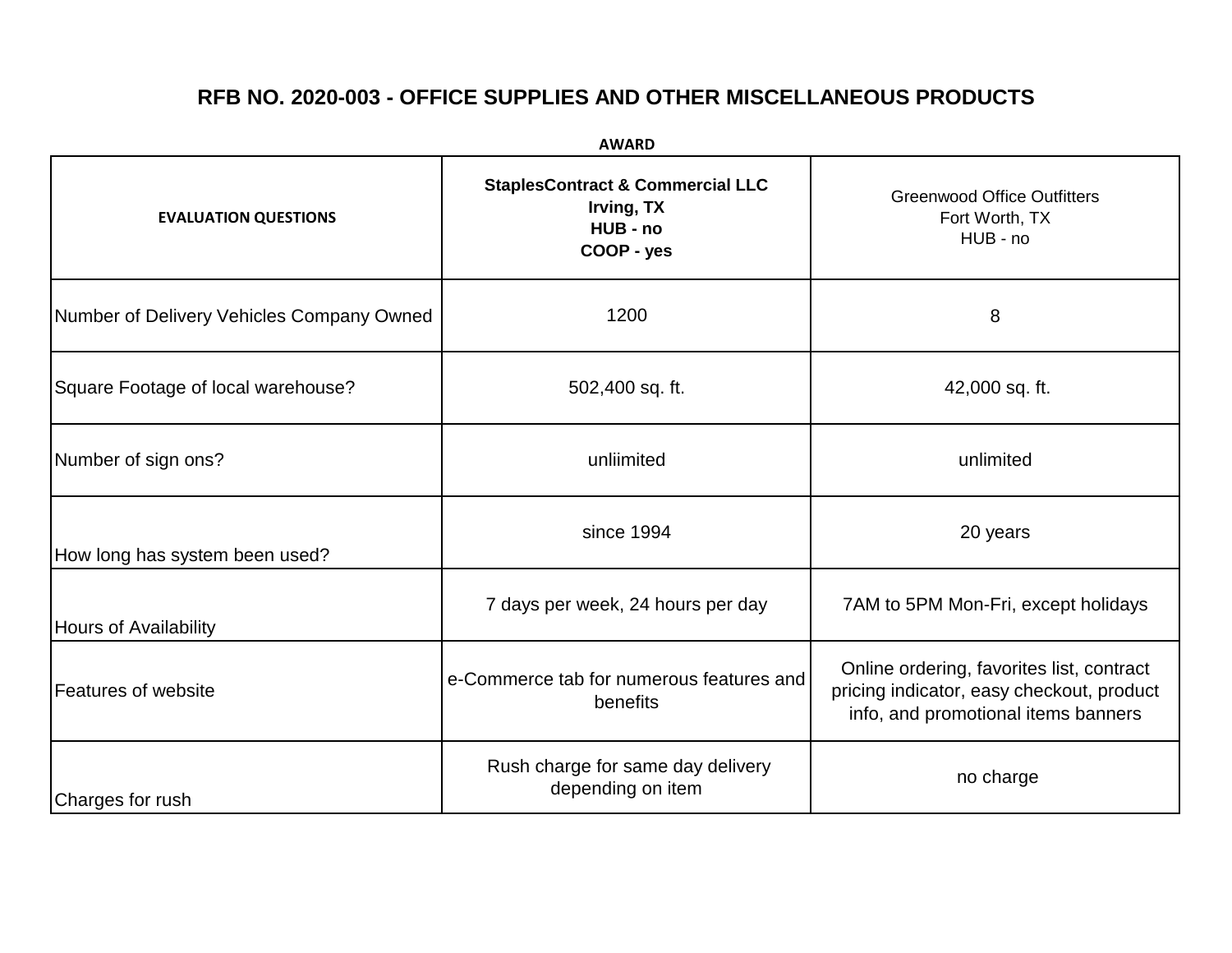**AWARD**

| <b>EVALUATION QUESTIONS</b>                                           | <b>StaplesContract &amp; Commercial LLC</b><br>Irving, TX<br>HUB - no<br>COOP - yes | <b>Greenwood Office Outfitters</b><br>Fort Worth, TX<br>HUB - no                                                                                                                       |
|-----------------------------------------------------------------------|-------------------------------------------------------------------------------------|----------------------------------------------------------------------------------------------------------------------------------------------------------------------------------------|
| Policy for returns                                                    | <b>SEE RETURNS TAB</b>                                                              | Processed & credited no later than one<br>week from pickup                                                                                                                             |
| Other order methods?                                                  | online, mobile app, EDI, 3rd party interface,<br>pickup in store, phone, fax        | email and phone                                                                                                                                                                        |
| Do you accept manual and electronic orders,<br>online, phone and fax? | yes                                                                                 | yes                                                                                                                                                                                    |
| Years in contract stationer business under<br>current ownership?      | 33 years                                                                            | 18 years                                                                                                                                                                               |
| <b>Recylcing Program?</b>                                             | yes                                                                                 | Yes, inks and toners                                                                                                                                                                   |
| How often will price list be updated?                                 | annually                                                                            | annually                                                                                                                                                                               |
| <b>Service Capability?</b>                                            | Live agent to resolve a variety of issues.<br>Dedicated Account Mgmt team           | TC will be assigned a sales representative<br>to assist with questions and custom orders.<br>Questions relating to account and billing will<br>be handled by internal customer service |